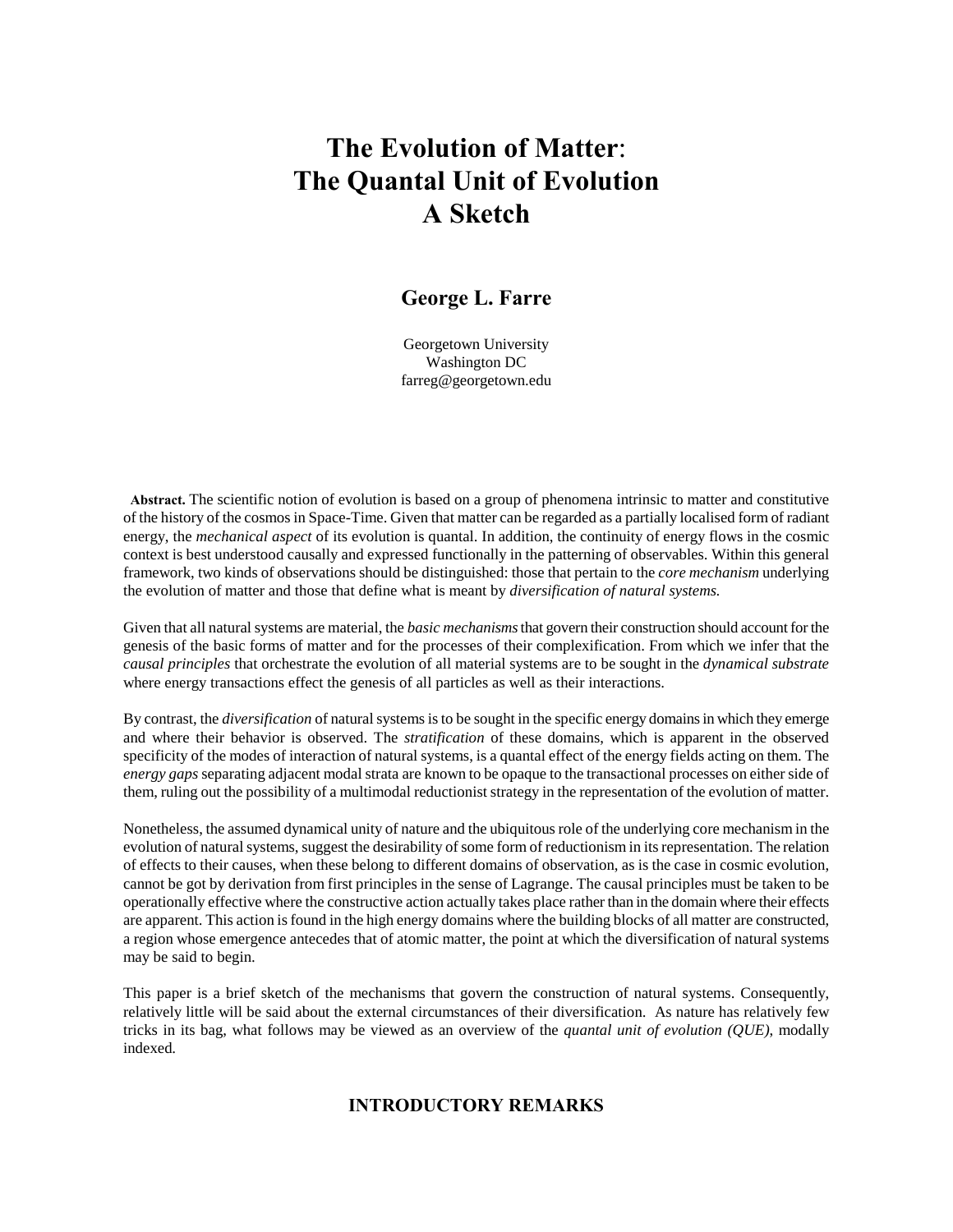The scientific notion of evolution is based on a group of phenomena intrinsic to the concept of matter and constitutive of the history of the cosmos in Space-Time. The science of matter being causal, the continuity of the energy flows in the cosmic context is best expressed functionally in the patterning of observables.

 The natural evolution of any unary system raises a number of difficult questions: How could it self-organize from nonexistence? How could it isolate itself from its environment? How can it resist the perturbations from that environment? Why is it so very different from its historical antecedents? I.e. why did the Natural Systems all emerge at the same time? The first question is about the *origin* of the dynamism of nature, the second is about the *mechanism* of unitarity, the third is about its dynamical *stability*, and the fourth has to do with the apparent *weirdness* of the behavior of nature.

 All four of these questions are about transformations of *energy*, the protean stuff out of which the dynamical cosmos is made. Its ultimate origin appears as the Zero-Point Field, also known as the Quantum Vacuum (QV), reminiscent of the Chaos of the Ancients whose ordering of matter was attributed to the injection of numbers by the Demiourgos. So the first answer is *the action of the QV* represented in some suitable mathematical form. The answer to the second question is given by the *entanglement of energy fields* whose action is to isolate the material constituents of the system from their environment. The answer to the third question is the creation of a protective shield by the *closure* of the entangled fields, an *energy gap* separating the internal regime from its external environment*.* The energy needed for this process is extracted from the material constituents of the system and activated by the QV. The answer to the last question raises the so-called *weirdness* of the quantum world, a psychological phenomenon due to widespread but mistaken classical assumptions, such as the view that the furnishings of nature are all material. The weirdness manifests itself in numerous contexts, for example in the transactional opacity of energy gaps, or in the so-called collapse of energy fields when they interact with matter. These then are the four types of energy transformations that collectively bring about the emergence of natural systems.

 Although the energy transformations in the evolutionary process are relatively few in number, their pattern repeats itself, all natural systems being unitary. The completion of the evolutionary process is indicated by the appearance in the domain of emergence of a new type of behavior revealed by the symmetry properties of its representation, the joint effect of the greater complexity of its dynamical architecture and of the locality of quantum phenomena. Therefore, we may expect the *general pattern* of these energy processes to retain a characteristic form, but to be more finely structured by the minimal adjunction of new terms reflecting its internal complexification. This indeed is what we find [1].

 Within this general framework, two kinds of transformational processes stand out: the *core mechanism*s of the construction of matter, and those underlying the *diversification* of natural systems*.* This paper is focused on the first of these.

# **THE MECHANISM**

 Given the abstract character of this discourse, it is best to begin with a well known example to illustrate the mechanism leading to the closure and to the complexification of evolving systems. These processes also determine the characteristics of the evolved system's environment.

#### **An Example: The Liquid Drop Model for Atomic Nuclei**

 Following the historical path found in many good textbooks [2], let us consider a drop of non compressible liquid made by the accretion of *n* molecules in a non gravitational context to ensure its symmetry. If the radius of the drop is *R*, then its density will be ∝ *Rn/3*. Let these molecules be acted upon by an intermolecular field *a* which is attractive if the distance *d* is greater than  $2R$  but repulsive when  $d \leq 2R$ .

The energy needed to extract one molecule from the globular complex then is:

$$
-an + 4\pi R^2 T \tag{1}
$$

(the second expression is *the surface term*, with *T* standing for the surface tension of the spherical drop). This energy has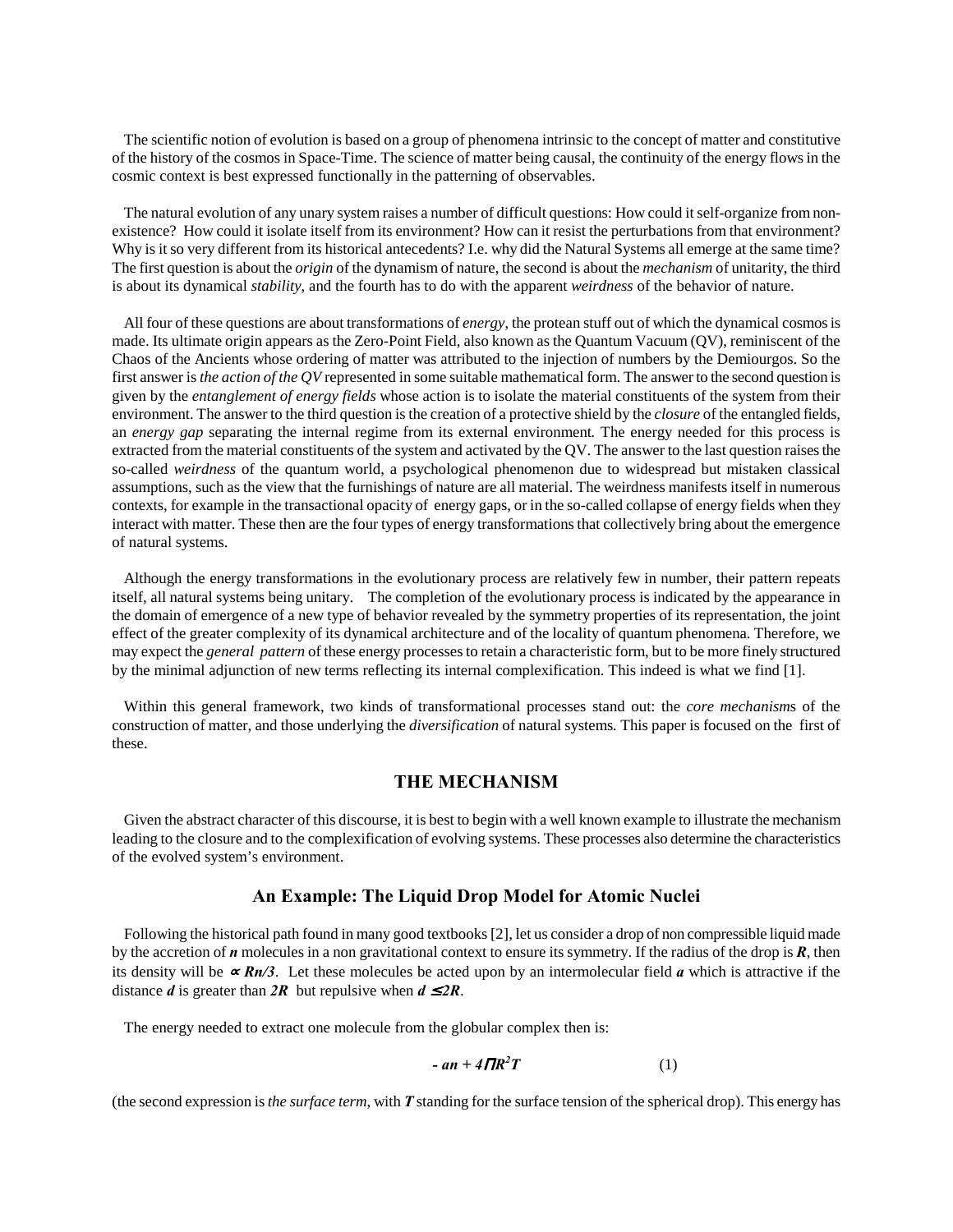to be sufficient to neutralize the *binding energy* of the molecules:

$$
B = an - \beta n^{2/3} \tag{2}
$$

(**β** includes all the constants in the surface term in (1) which are independent of **a**). Note that the molecules have lost their degrees of freedom, hence their autonomy: they cannot be counted and the density of the drop remains the only measurable parameter.

 Now let us increase the complexity of this model a bit and assume that each molecule sports an electric charge *q*. The total charge of the drop will be:

*Q = nq*

If this charge were distributed evenly on the surface of the drop, the Coulomb energy would be

$$
Q^2/8\pi\varepsilon_o R
$$

On the other hand, if the charge were distributed uniformly among the molecules, the Coulomb energy would be:

$$
3 Q^2/20\pi\varepsilon_o R
$$

in which case the *binding energy* would decrease to:

$$
B = an - \beta n^{2/3} - \gamma Q^2 / n^{1/3} \tag{3}
$$

in which *γ* includes the Coulomb effect except for the dependence on *Q* and *n***.**

 This is the so-called *liquid drop model* of nuclei, the molecules standing for the nucleons. Looking at the nuclear case in the light of this model, we let:

$$
n \rightarrow A
$$
 and  $Q \rightarrow Z$ 

in the equation for the binding energy which becomes:

$$
B(Z,A) = a_v - a_s A^{2/3} - a_c Z^2 / A^{1/3}
$$
 (4)

where:  $a_V$  is the *volume term*,  $a_S$  the *surface term* and  $a_C$  the *Coulomb term*, which are constants in the nuclear case. Actually, this is not quite correct because of the hidden assumption inherent in this drop model that all nucleons are identical, which is contrary to fact. For example, if we were to let  $\mathbb{Z}=0$ , equation (4) would represent the binding energy for a nucleus made exclusively of neutrons, a beast not of our zoo.

 However, given that in certain circumstances, such as *β*-decay, some nucleons convert to the other type, it makes sense to examine the cases where **Z ----> N.** We may expect that some extra terms would have to be added to (4) to reflect the new distribution of electric charges in the nucleus. It was found that two terms were needed to make the liquid drop model useful. The first is the *asymmetry term* which reduces the binding energy when **Z**≠**N**:

## $-$ **a**<sub>A</sub>  $(Z-N)^2/A$

 The second one is the *pairing term,* designed to reflect the fact that two nucleons of the same type bind more strongly than do mixed pairs, as do birds of a feather. For nuclei with odd numbers of nucleons, where **Z**≠**N**, the pairing term is null, while for pairs of like nucleons, the pairing term is 1, a relation expressible as: **δ(Z,A)**, which is to be added to or subtracted from  $(4)$  when  $A$  is even, depending on whether the paired nucleons are both even or both odd.

The binding process sketched out here is actually more complex than it is made out to be as the number of nucleons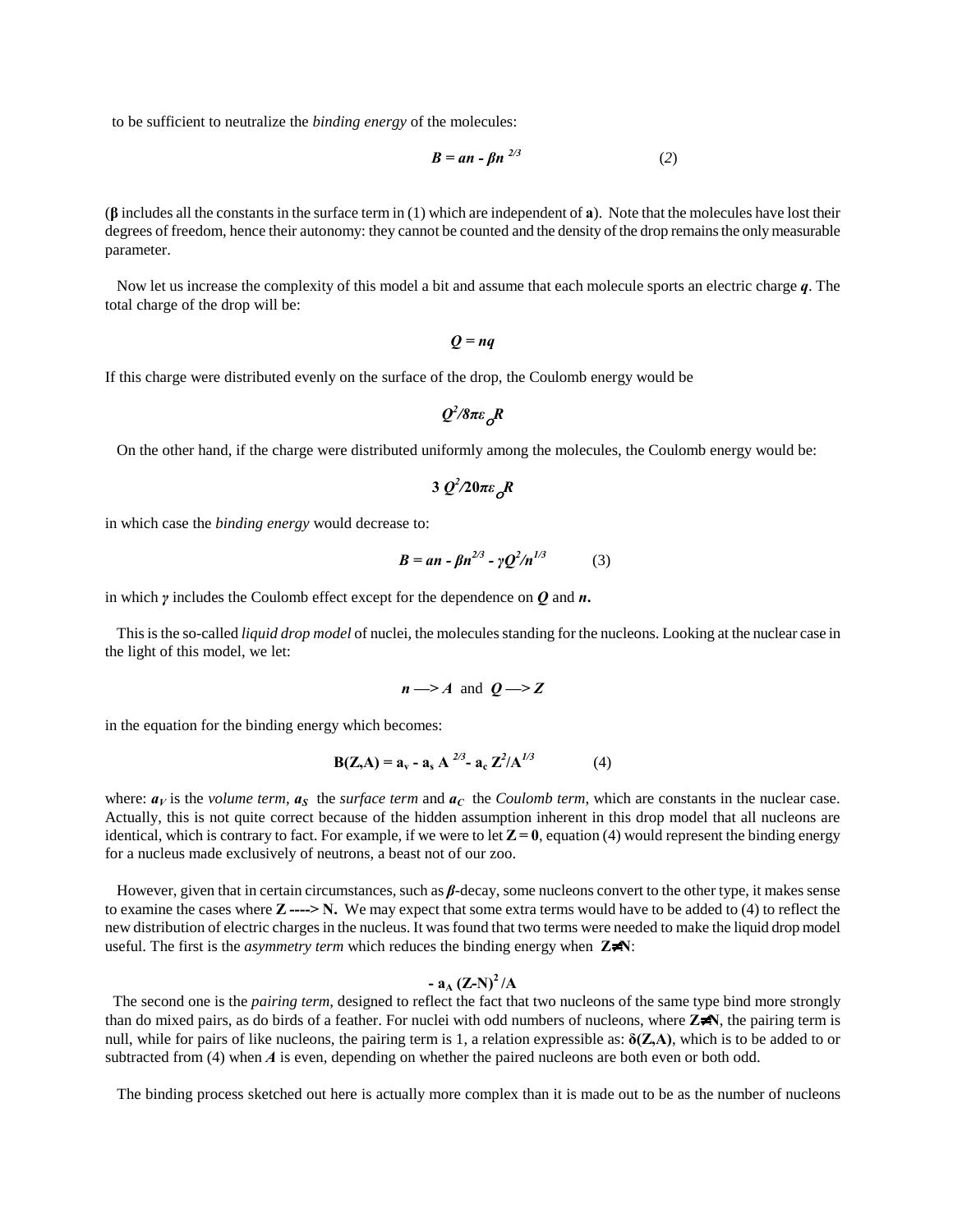increases. It becomes even more so in the case of large molecular and cellular systems [3]. Before we complete this brief story of the evolution of atomic nuclei, let us examine some of the key notions involved.

## **Remarks on The Mechanism**

 The *Mechanism of Evolution* is observable in the domain where the basic forms of matter originate and where they interact, i.e. in the *dynamical substrate* of all natural systems. *Natural Systems* (NS) evolve in well defined energy strata (their cosmic 'window of opportunity') whose threshold value is at their high energy end. Their *genesis*, i.e. their material *construction,* has its origin in the Hot Bang and terminates with their emergence in the specific energy domain identified by their observable properties, particularly the symmetries of the canonical representation of their transactional behavior. Their *dynamic* properties are the effects of *field-field* transactions, although it is often expedient to represent their consequences in terms of the behavior of the particles subjected to these actions in experimental contexts. The ultimate source of all this energy is the so-called Quantum Vacuum.

 The complex elaboration of the architecture of a Natural System is a distinctive feature of evolution closely related to the density of the ambient radiant energy. The *action of the energy fields* engaged in this construction is confined to the local domain where the material constituents are interacting. This action, which begins with their superposition, is completed by their entanglement and closure. With the completion of the constructive phase, the processes confined to the substrate of the newly evolved system become engaged in the maintenance of its dynamical stability.

 *Transactional processes* are so-called because they are exchanges of energy between systems of the same modal character. Their full representation demands that both retarded and advanced solutions be considered, whence the need to square the amplitude of the equation of state for the system, e.g. the Schrödinger equation (squared), the Dirac equation, the Klein Gordon equation, etc. (The solution of the ordinary Schrödinger equation does not yield the advanced solution, and is thus incomplete)[4].

 The *superposition* of energy fields, which involves their frequency and phase, are observable in such phenomena as interference, diffraction, etc.. Their *entanglement* is a process whose complexity is a function of the local energy profile. Although entanglement normally follows the prior superposition of fields, their functional roles are different. For instance, true quantum computation does not always require the entanglements of fields, their superposition and parallelism being sufficient in some contexts.

 In the evolutionary context entanglements are the means by which energy is extracted from their material constituents, an essential step to the eventual *closure* of the interactional processes. The extracted energy is invested in the *selforganization* of the emergent system and in the establishment and maintenance of its *dynamical stability* in an external environment, all conditions on which its unitary behavior depends [???5].

#### **STAGES OF EVOLUTION**

The internal structure of the evolutionary process is complex. Its principal stages are: (i) the closure of the transactional processes, which is the foundation of the system's unary character, (ii) the resulting *energy boundary* (or *Cut* as Heisenberg called it), (iii) the *transactional opacity* of that boundary, which is the basis of its unitary behavior in the emergent environment.

#### *Closure*

All natural systems self-organize from a level of high radiant energy to a lower one, the energy difference being invested in the construction of dynamically stable systems. Their external properties are *unitary action* and *dynamical stability,* both direct consequences of the closure of internal processes.

 The *closure* of the entangled energy fields constrains their material constituents within an enclosed space. This sheltered space is often represented mathematically by a *potential well*, the expression of its relative isolation from the external world and the warrant of its dynamical stability.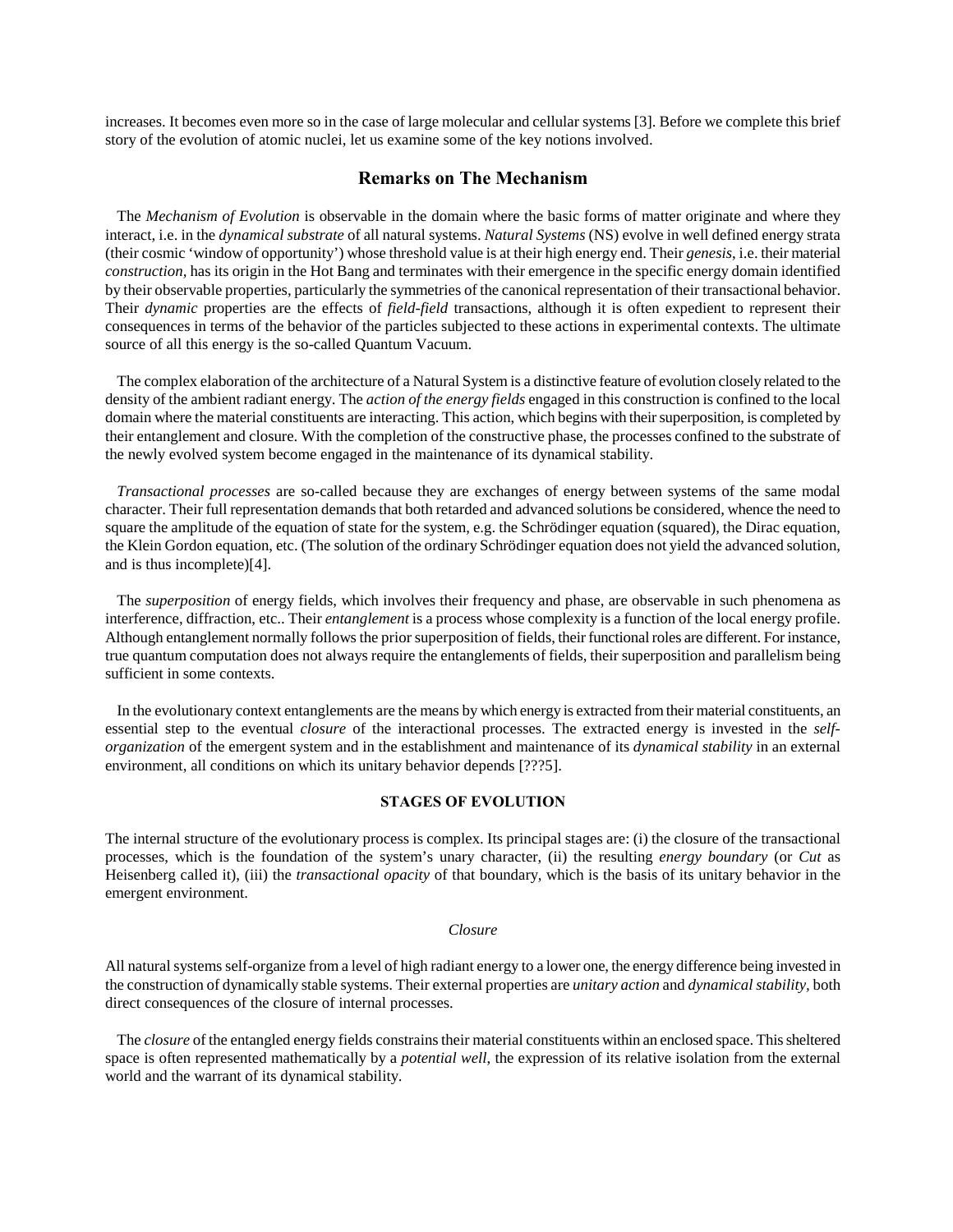This is well illustrated by the *closure of atomic nuclei* whose material constituents are protons and neutrons [2] . Their confinement is controlled by internal factors, such as their proximity to each other and to the nucleus, which are encoded in the energy profile of the potential well. Within the well, their de Broglie wave functions get entangled and the nucleons lose their degrees of freedom, hence their independent identity, as do drops of rain in the sea, the whole process being accompanied by the partial redistribution of their original energy, including that stored in their rest mass [7???].

 The energy stored in *the mass* of the emergent nucleus is less than the sum of the energies *B* stored in the masses of the nucleons prior to their entanglement: i.e.

$$
M(Z,A)c^{2} = ZM_{p}c^{2} + (A-Z)M_{n}c^{2} - B
$$
 (5)

where **Z** is the number of protons, **A** the atomic number of the nucleus (the total number of nucleons in the nucleus) and **B =** Σ**A MAc <sup>2</sup>** . When (5) is divided by the atomic number **A**, it yields the so-called *binding energy per nucleon* **B/A** for that particular nucleus. Ignoring the first few atomic elements, **B/A** remains remarkably constant across the atomic chart, reaching its maximum of **8.7 MeV** for  $A = 60$  (Nd), and then declining to **7.6 MeV** for Uranium  $(A = 92)$ . Furthermore, the *density of nuclear matter* is also found to be roughly constant across the periodic table of elements [2].

 The *loss of mass* by the material constituents of the nuclei and the constancy of the internal *density of matter*, are two effects of the binding of the nucleons into a single unit of action similar to what we saw in the case of the liquid drop. These striking similarities led us to begin our story with a liquid drop model. Their significance lies in the effects that the dynamics of self organization has on the internal complexification of the energy structure prior to the closure and emergence of the new system.

 The sensitivity and dependence of self-organization on the energy profile of the context in which it occurs explains why it is that a single formula cannot be got to represent the evolution of all natural systems without modal modifications. Therein lies a source of their diversification.

## *The Energy Gap*

 The unitary behavior of all natural systems means their individual segregation from the rest of the world, in the sense that their action in their emergent environment is both local and direct. The *locality* of their action is the expression of their material character and the symptom of their unity in Space-Time, while its *directness* is the result of the enablement of their external means of action by the energy extracted internally from material constituents of the system. The *directness* of their action is effected by the superposition of their wave function with the energy profile of their local environment, with their consequent behavior serving as the primary symptom of their unitarity.

#### *The Opacity of the Energy Boundary*

 The *transactional impermeability* of the energy boundary is the means for the maintenance of the unitary coherence of the system's action in the emergent domain. It is an integral part of the shielding mechanism, and a necessary condition for its *internal stability* [7].

#### **THE DYNAMICAL STABILITY OF NS**

 From time to time arguments have been put forward by distinguished physicists, among whom we find some Nobel laureates, e.g. Niels Bohr, Erwin Schrödinger, Brian Josephson [9], pondering the role of QM in the study of the genesis and functioning of human cognition and, more generally, of living organisms. We'll examine briefly some of the grounds underlying the difficulties encountered so far.

 I shall mention only two groups of arguments here which appear to me to be the most significant. The first group clusters around the issue of the coherence of natural systems. More specifically, they raise the issue of the experimental determination of their dynamical structure based on the assumption that complex biosystems, including cognitive ones, are too fragile to retain their dynamical integrity when subjected to the perturbations inherent in the coupling with their environments. This is construed by many as evidence that their dynamical structure cannot be accounted for in terms of QM, given that these systems are known to be complex and to remain dynamically stable. The central issue for this group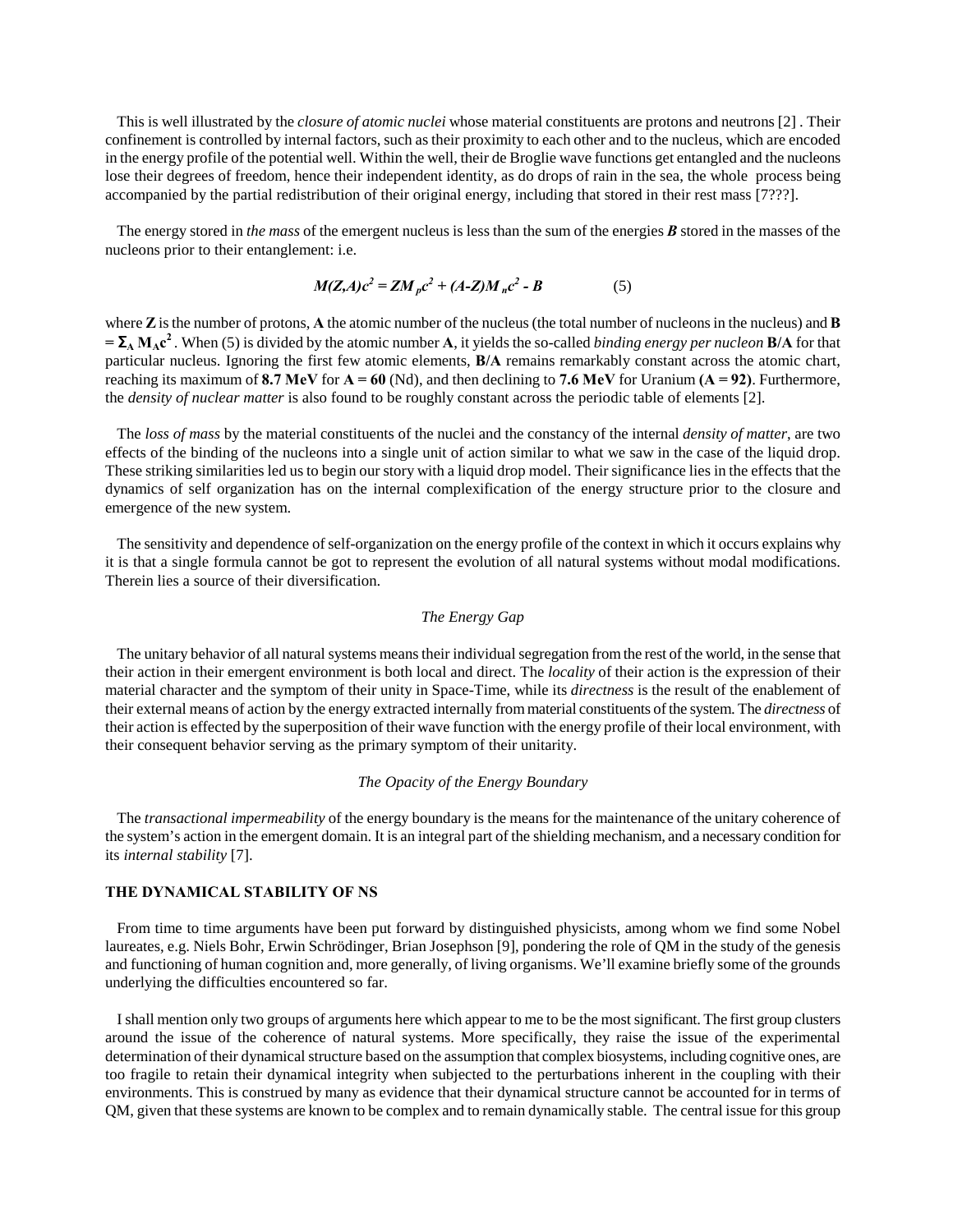of difficulties is therefore that of the *decoherence* of biosystems subjected to energy fluctuations, whether due to experimental probes or to environmental perturbations.

 The second group of arguments is foundational in character and specific to the case of humans. They are consequential to the absence of an *epistemic domain* between the Cartesian Cut of *the observer* and the nature of the contents of *human experience* [10], a fact which rules out the very possibility of an empirically grounded *science of cognitive matter for humans*. We'll begin with the issue of decoherence and continue with that of the modal cuts.

#### **DECOHERENCE**

 Because of the *non local* character of energy fields, the issue of decoherence must be examined in its *natural energy context* rather than in a contrived one in which a test system, bereft of any effective shielding, is perturbed by an external field, as many experimentalists and theorists have been inclined to do (e.g. Zurek [11] Tegmark [12]). If the issue is the evolution of life or that of consciousness, and if the relevance of QM to the evolution of matter is granted, then it is essential that one's attention be focused on natural systems rather than on engineered ones, given that the science of matter is inherently contextual.

 A quantum system is naturally dependent on the energy field of which it is a local expression. It may also be dependent on other fields not necessarily implicated directly in its emergence, such as a gravitational field. Though *Energy Fields* are thought to be intimately related in the sufficiently high energies where they are expected to merge, they are orthogonal in the observation contexts discussed here. In any case, the fields set the tone for the behavior of all natural systems, symptoms of which are the *traces* left by their energy transactions in the domain of observation. A natural system is but a *unit of action* in some energy field: it has a *transactional identity*, observations being interactions between observer and observed.

 Several experimental strategies have been designed specifically to illustrate the possibility of quantum coherence under assault from the environment. I shall mention two recent ones.

 The first case is that of a fully engineered decoherence-free quantum memory of one qubit [13]. The qubit, stored in a single ion, is encoded into a *decoherence free subspace* (DFS) created by a pair of trapped <sup>9</sup>Be<sup>+</sup> ions. The qubit of information is then found to be effectively shielded from the dephasing influence induced by applied external fields. The main points to be noted here are: (i) the boundaries of the space created by the trapped ions effectively insulate the subspace inhabited by the qubit from the external environment; (ii) the engineered perturbations of the external fields actually increase the effectiveness of the shield protecting the qubit by up to an order of magnitude; (iii) the effect of encoding an arbitrary qubit in a single ion is to transfer it reversibly to the DFS created by the energy boundary formed by the two  $\overline{9}Be^{+}$  ions.

 The second case is that of NMRI.(Nuclear Magnetic Resonance Imaging), a non invasive engineered system set in a biological environment[14]. It involves the creation of closed energy paths in organic tissues by energizing the magnetic moments of the protons present in the water molecules. This is done by applying external magnetic fields suitably modulated by radio frequency to separate the individual protonic orbits. The orbits are then projected onto a symplectic space, i.e. onto a flat Euclidean space, where after suitable treatment, the overall topology of whole organ slices can be displayed in space/time and observed. The main steps are: (i) the creation of forced cyclical processes in an organic milieu, (ii) their continued coherence in that same milieu after the fields and the radio modulation have been temporarily turned off, despite the relatively high absolute temperature of the human body.

 In none of these experimental cases is the dynamical coherence of the internal régime compromised by the perturbations of the dynamical environment, whether due to external fields or to thermal agitation.

# **THE MODAL CUTS**

 The opacity of the *energy boundary* to the transactional processes on either side of it sets the observable limits of what is in fact a *Quantum Macro System* (QMS), with a unitary dynamical identity represented by its wave function. This modal boundary, whose existence was first noted by Heisenberg in the late 1920's, is now referred to as the *Heisenberg Cut* [15]. Another modal boundary separates the domain of the publically accessible, hence objective, transactional processes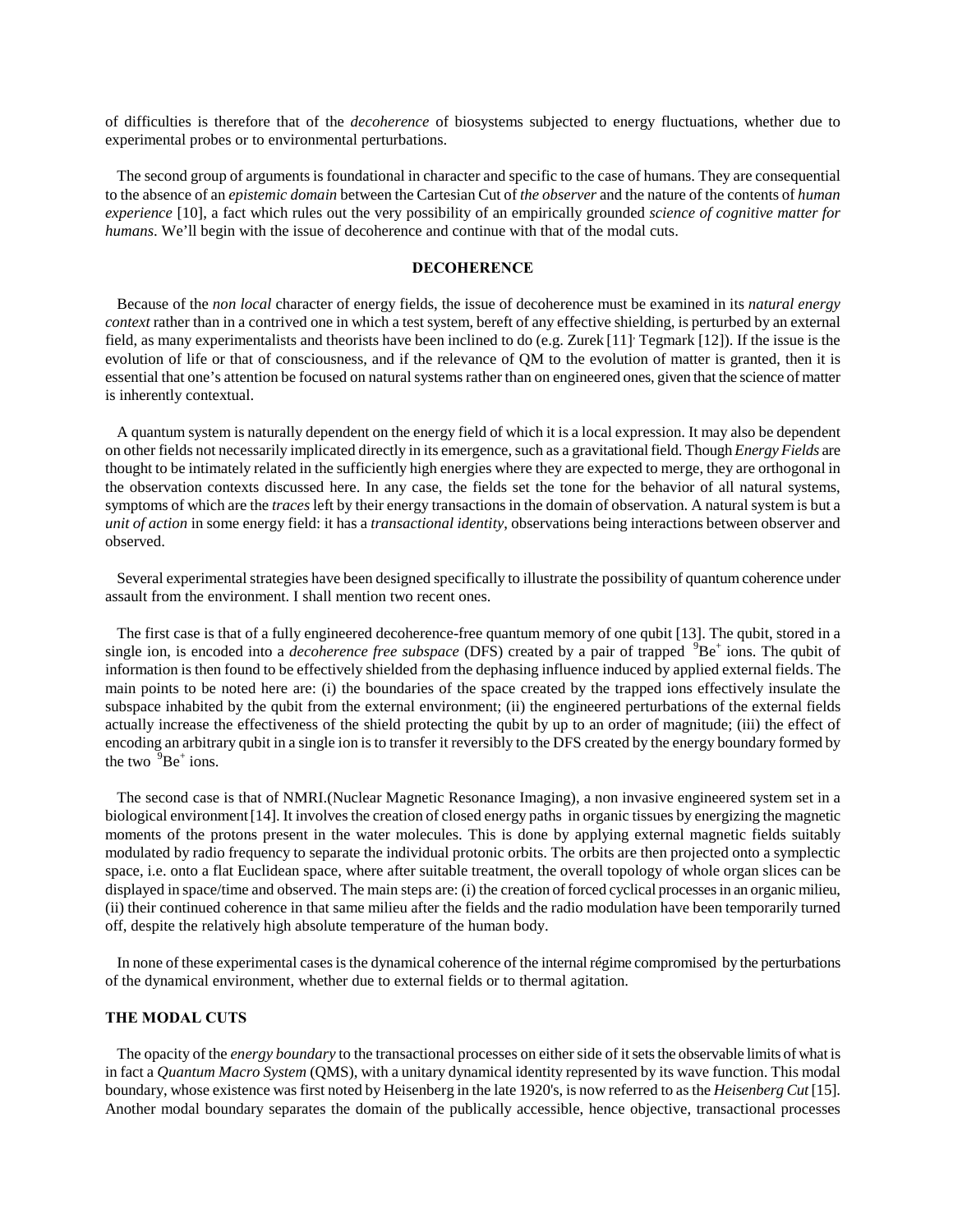external to the observer from those internal to him, which he experiences; this boundary, characteristic of human observers, was referred to earlier as the *Cartesian Cut* [16].

 The grounds on which the second set of objections, the foundational ones, rests are the most serious of the two, because a necessary condition for the objectivity of observation is that the observer be external to what is being observed. In the case of conceptual systems - and science is a conceptual enterprise - the difficulty is compounded by the fact that the Cartesian Cut of the observer lies astride his Heisenberg Cut, in the sense that the observer accesses both what is in the public domain and what is in his private domain. The consequence is that any statement that depends for its *logical validation* on evidence lying within the scope of the Cartesian Cut, which is only accessible by the individual observer and hence subjective, fails to meet the main criterion for objectivity in the representation of what is the fact of the matter. The *Know Thyself* of the Pythic Oracle, construed as a research program, is not realizable.

 This situation is clearly an accident of natural history, though it rules out the possibility of a causal account of human consciousness in its evolutionary context, i.e. the possible extension of the methodology of the sciences of matter beyond the threshold of human perception, as Descartes' methodological dualism first made clear. This does not entail that the transactional processes internal to the modal domain of human cognition are no longer quantal, nor does it mean that the evolution of larger systems of which Man is an integral part, for example social systems, aren't either. It only entails that the effects of these processes are no longer objectively accessible, though many of the traces they leave in the domain of observation are. For example, we may even imagine a *more evolved* observer, conceivably endowed with different endogeneous means of interaction - and therefore of observation - having their origin in a modal stratum different from that of human cognition, perhaps in ways somewhat analogous to those that separate us from animals. In this hypothetical situation, such a being could conceivably be in a position to study humans objectively and create a science of human mentation as a modality of the science of matter. However, given the assumption of the unity of Nature, we may infer that this hypothetical being would encounter similar kinds of limitations at his level of observation if he were to undertake a study of his own cognitive processes, and if QM in its present stage of development were to remain the only analytical instrument at his disposal.

#### **RESOLUTION**

 Of the two sets of alleged difficulties encountered in trying to realize the expectations authorized by quantum mechanics in the modal contexts of human cognition, one is based on the decoherence of energy perturbations thought to be inevitable within any context of observation, and the other is grounded on foundational issues which arose as a result of the observed modal stratification of the processes of energy transformation.

Of the *experimental* set, the first case (that of the qubit of information encoded in a  ${}^{9}Be^+$  ion) occurs at the microscopic level, the second case spans the modal distance between microscopic and macroscopic systems by linking the induced protonic ballets to the external topology of the macro system, e.g. that of an organ section. In these experimentally validated cases, decoherence fails to happen for what I suggest are similar reasons: the de Broglie wave functions of the material elements get entangled in the energy fields and become synergetically *enslaved* (Haken's expression). In this situation, energy is extracted from these material elements and partially reinvested in the macro system. Thus energized, the emergent QMS can function in its environment as a unitary system with a single wave function, the necessary requisites for its dynamical identity in external fields. Thus, we may conclude in all these cases that the news of the decoherence of the systems is grossly exaggerated and in need of empirical validation.

 The *foundational issue* is, not surprisingly, more potent, its implications for a scientific account of human cognition dim. Three aspects are salient: (a) the quantal reality, (b) the modal boundaries, (c) the non reducibility of the modal sciences. Let's recall each briefly.

 *Quantal Reality.* From the dynamical point of view inherent in the energy stance taken in cosmic evolution, the architecture of nature is made up of energy fields [17]. These, being conceptual, are not directly observable, though the traces left by their transactions in measurable space-time are [18]. The energy cuts are the distinctive signatures of the quantum energy fields in the domains of observation.

 *Modal Boundaries* are opaque to all transactional processes. This means that there is no direct transactional path in the temporal evolution of the equation of state between the system's internal state and its emergent one, even though the causal link between the two domains is evident.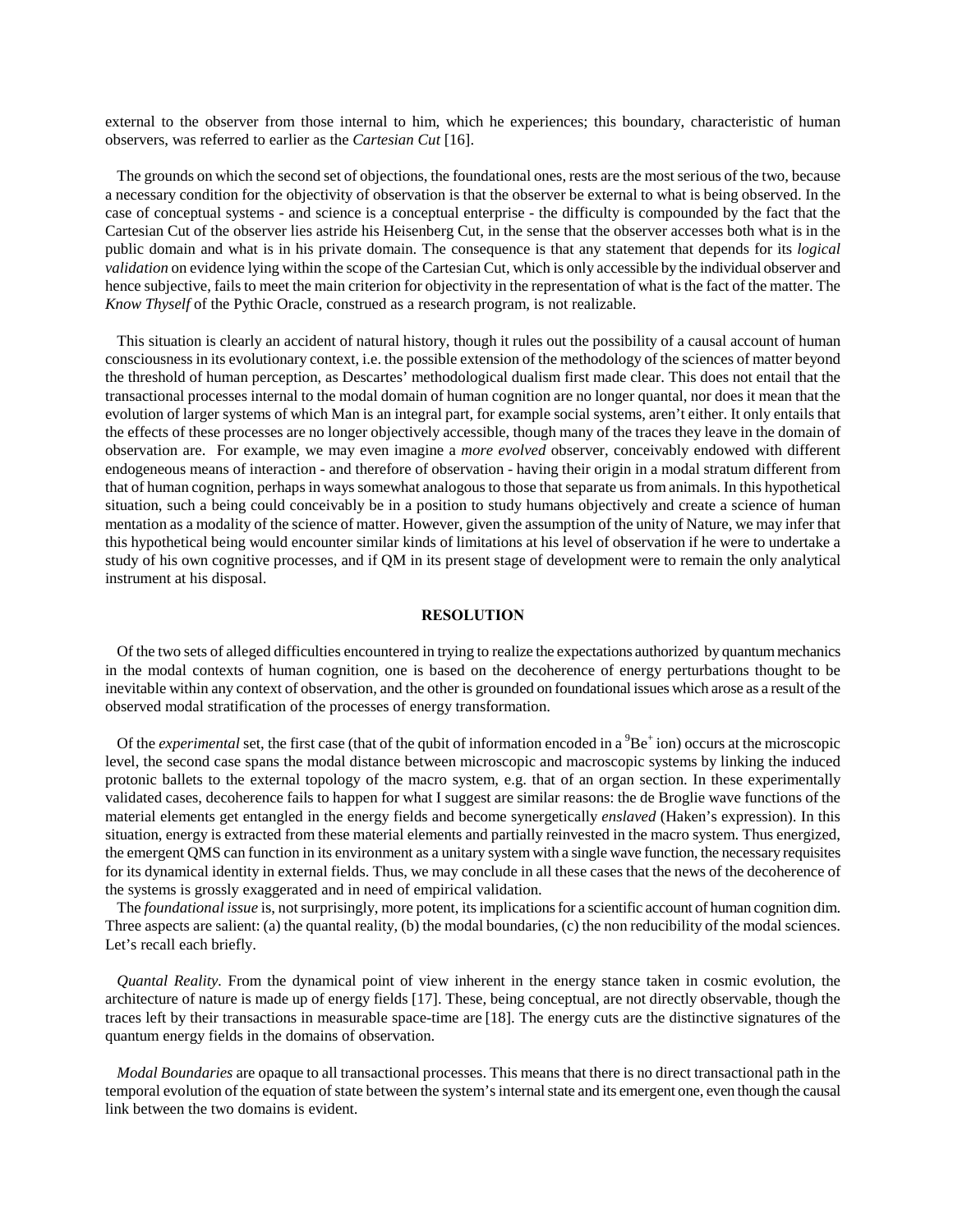The main implication of the opacity of modal boundaries is the impossibility of a *direct*, linear connection between the underlying neurological substrate and the characteristics and properties of cognition: their *modalities are orthogonal*, a fact known to physics for a long time. What *is* of importance for the scientific study of human cognition are: *first*, the identification of the *functional path* that runs through the dynamical substrate *of mentation* and leads to the closure of the internal regime of normal, i.e. speaking, humans. This path is the concatenation of the quantal elements *of the core mechanism* that construct, energize and shield the operations of *mental*, i.e. *conceptualising, matter* (not simply cognitive) in its natural energy environment. *Second*, the tracing of the quantal dynamical architecture of the various forms of human mentation, e.g. conceptualisation, imagination, reasoning, intuiting, etc. ; and *third*, the correlation of individual sets of mental data gathered in the emergent domain of observation and the quantal patterns discovered in the substrate. While the first two are in principle doable, the last one can't be fully realized in a scientifically acceptable way for the reasons adduced earlier. More than this does not appear to be in the cards.

#### **THE DIVERSIFICATION**

 The diversification of natural systems is the result of two distinct though related conditions: the first is internal to the system, the other external to it.

 The *internal factor* is the dynamical complexity of the natural system discussed earlier. The treatment given to it there, by way of the liquid drop model, was semiclassical rather than quantal, and was chosen for its intuitive appeal to human experience. There are other approaches to the construction of natural systems, such as the effects of the *fine structure constant* **α** which determines the size and several properties of atoms, including several levels of their stability.

 The *external factor* is principally the *local energy profile* of the domain of emergence of the natural system. It is the effect of the superposition of the modally compatible wave functions of all systems present with those from other sources. All these factors are contingent and vary with the location of the emerging system, thereby introducing an external principle of diversification. Since this paper is primarily focused on the constructive mechanism of natural systems, a fuller discussion of diversification will not be attempted on this occasion.

## **ACKNOWLEDGMENTS**

I wish to thank my colleagues Patrick Heelan and Karl Pribram for many probing discussions on these and related matters, which have been most useful for the evolution of my thinking. I have learnt a lot and derived much stimulation from them. I have also profited and derived stimulation from probing exchange of views, viva voce and by e-mail, with Brian Josephson, from the Cavendish at Cambridge UK. Last but not least, I should acknowledge the encouragement that I received from the invitation of Prof. Daniel Dubois, President of CHAOS, to deliver the keynote address at the CASYS 2001 held in Liege in August 2001. To all of them I owe a debt of gratitude.

### **REFERENCES**

1 Primas, H: "Emergence in Exact Natural Sciences", in *Emergence, Complexity, Hierarchy, Organization* (G. Farre & T. Oksala, eds), Acta Polytechnica Scandinavica Ma 91, Espoo, Finland 1998, pp 86-87; Kirillov, A.A., Bull. (NS) Am. Math. Society, (1999)

- 2 Williams W.S.C., *Nuclear and Particle Physics,* Oxford UK: Oxford U.P.,: 1991, 55-61
- 3 Eigen, M, and Schuster, P., Heidelberg, Berlin: Springer Verlag,, 1988
- 4 Cramer, J.G., *Reviews of Modern Physics* **58**,(1986), 647
- 5 Knight, P., *Science* **287**, 441- (2000)
- 6 Pan, J-W., Bouwmester, D., Weinfurter, H. Zeilinger, A.,*, Phys. Rev. Let.* **80/18**, 389- (1998)